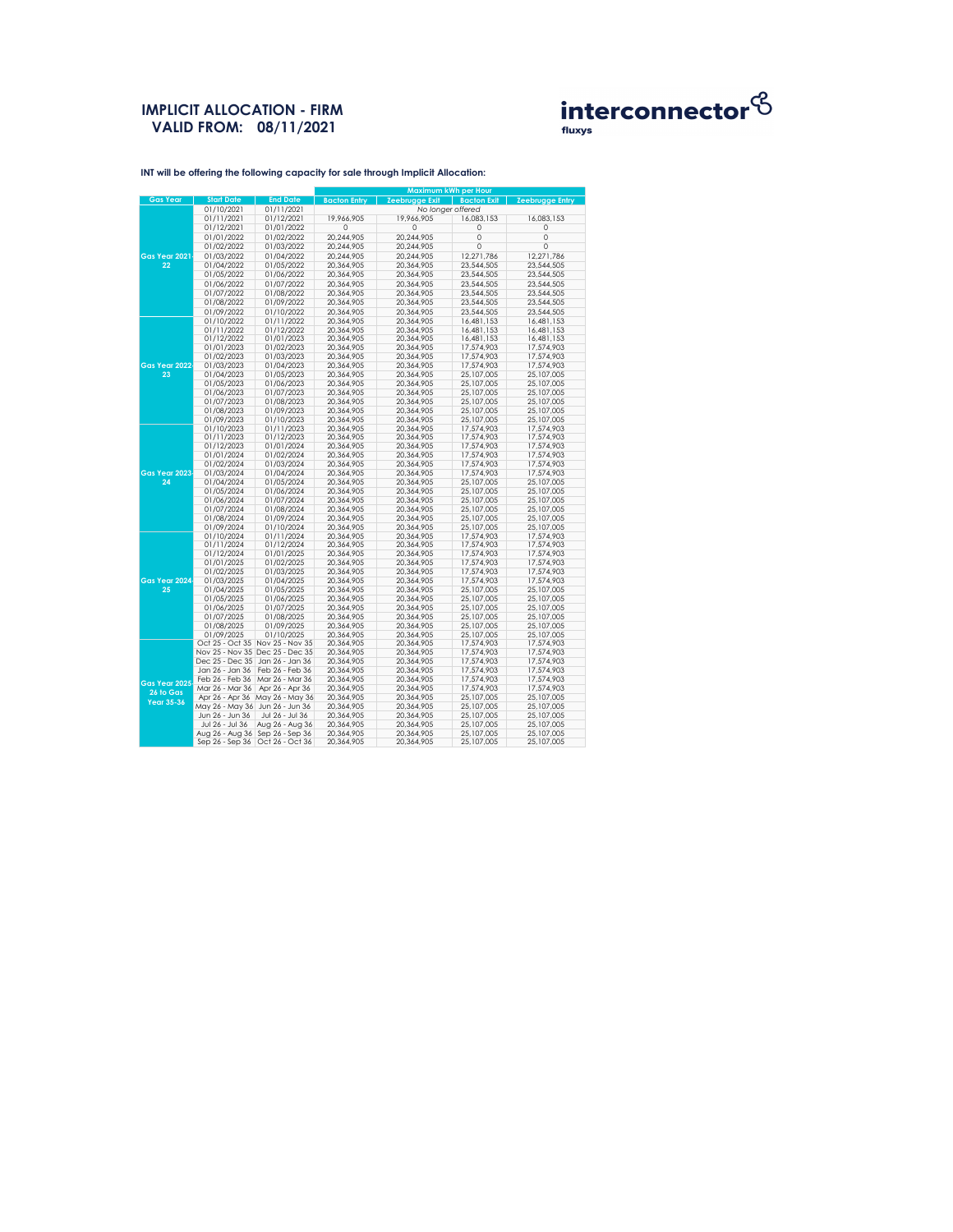**INT Capacity Sold through Implicit Allocation is below:** 

#### **IMPLICIT ALLOCATION - FIRM 08/11/2021 VALID FROM:**



|                 |                        | <b>Capacity Sold via IAM kWh/h</b> |                       |                    |                        |  |  |  |
|-----------------|------------------------|------------------------------------|-----------------------|--------------------|------------------------|--|--|--|
| <b>Gas Year</b> | <b>Date</b>            | <b>Bacton Entry</b>                | <b>Zeebrugge Exit</b> | <b>Bacton Exit</b> | <b>Zeebrugge Entry</b> |  |  |  |
|                 | <b>Oct-21</b>          | 3,700,000                          | 3,700,000             | 398,000            | 398,000                |  |  |  |
|                 | <b>Nov-21</b>          | 398,000                            | 398,000               | 398,000            | 398,000                |  |  |  |
|                 | <b>Dec-21</b>          | 398,000                            | 398,000               | 16,447,000         | 16,447,000             |  |  |  |
|                 | <b>Jan-22</b>          | 120,000                            | 120,000               | 16,480,367         | 16,480,367             |  |  |  |
|                 | <b>Feb-22</b>          |                                    |                       |                    |                        |  |  |  |
|                 |                        | 120,000                            | 120,000               | 16,480,367         | 16,480,367             |  |  |  |
| <b>Gas Year</b> | <b>Mar-22</b>          | 120,000                            | 120,000               | 4,209,367          | 4,209,367              |  |  |  |
| 2021-22         | Apr-22                 | 0                                  | 0                     | 0                  | 0                      |  |  |  |
|                 | <b>May-22</b>          | 0                                  | 0                     | 0                  | O                      |  |  |  |
|                 | <b>Jun-22</b>          | 0                                  | 0                     | 0                  | 0                      |  |  |  |
|                 | <b>Jul-22</b>          | $\mathsf O$                        | 0                     | 0                  | $\mathbf 0$            |  |  |  |
|                 | <b>Aug-22</b>          | 0                                  | 0                     | 0                  | 0                      |  |  |  |
|                 |                        |                                    |                       |                    |                        |  |  |  |
|                 | $Sep-22$               | 0                                  | 0                     | 0                  | 0                      |  |  |  |
|                 | <b>Oct-22</b>          | 0                                  | $\overline{O}$        | 0                  | $\mathbf 0$            |  |  |  |
|                 | <b>Nov-22</b>          | $\mathsf{O}\xspace$                | $\overline{0}$        | 0                  | $\overline{0}$         |  |  |  |
|                 | <b>Dec-22</b>          | 0                                  | 0                     | 0                  | 0                      |  |  |  |
|                 | <b>Jan-23</b>          | 0                                  | 0                     | $\overline{0}$     | 0                      |  |  |  |
|                 | <b>Feb-23</b>          | 0                                  | $\mathbf 0$           | 0                  | $\mathbf 0$            |  |  |  |
| <b>Gas Year</b> | <b>Mar-23</b>          | $\mathsf O$                        | $\mathbf 0$           | 0                  | $\overline{0}$         |  |  |  |
| 2022-23         | Apr-23                 | 0                                  | 0                     | 0                  | $\mathbf 0$            |  |  |  |
|                 | <b>May-23</b>          | 0                                  | 0                     | 0                  | $\mathbf 0$            |  |  |  |
|                 | <b>Jun-23</b>          | 0                                  | $\mathbf 0$           | 0                  | $\mathbf 0$            |  |  |  |
|                 | <b>Jul-23</b>          |                                    |                       |                    |                        |  |  |  |
|                 |                        | $\mathsf O$                        | $\mathbf 0$           | 0                  | $\mathbf 0$            |  |  |  |
|                 | Aug-23                 | $\mathsf{O}\xspace$                | $\mathsf O$           | 0                  | $\mathbf 0$            |  |  |  |
|                 | $Sep-23$               | 0                                  | 0                     | 0                  | 0                      |  |  |  |
|                 | <b>Oct-23</b>          | 0                                  | $\mathbf 0$           | 0                  | $\mathbf{O}$           |  |  |  |
|                 | <b>Nov-23</b>          | 0                                  | 0                     | 0                  | $\mathbf 0$            |  |  |  |
|                 | <b>Dec-23</b>          | 0                                  | $\mathsf O$           | 0                  | $\overline{0}$         |  |  |  |
|                 | <b>Jan-24</b>          | 0                                  | 0                     | 0                  | 0                      |  |  |  |
|                 | Feb-24                 | 0                                  | 0                     | 0                  | $\mathbf 0$            |  |  |  |
| <b>Gas Year</b> | <b>Mar-24</b>          | 0                                  | 0                     | 0                  | 0                      |  |  |  |
| 2023-24         | Apr-24                 | 0                                  | 0                     | 0                  | $\mathbf 0$            |  |  |  |
|                 |                        |                                    |                       |                    |                        |  |  |  |
|                 | <b>May-24</b>          | 0                                  | 0                     | $\mathbf 0$        | 0                      |  |  |  |
|                 | <b>Jun-24</b>          | 0                                  | 0                     | 0                  | 0                      |  |  |  |
|                 | <b>Jul-24</b>          | 0                                  | 0                     | 0                  | $\mathbf 0$            |  |  |  |
|                 | Aug-24                 | 0                                  | 0                     | 0                  | $\mathbf 0$            |  |  |  |
|                 | Sep-24                 | 0                                  | $\mathsf O$           | 0                  | $\mathbf 0$            |  |  |  |
|                 | <b>Oct-24</b>          | 0                                  | 0                     | 0                  | 0                      |  |  |  |
|                 | <b>Nov-24</b>          | 0                                  | $\mathbf 0$           | 0                  | $\mathbf 0$            |  |  |  |
|                 | <b>Dec-24</b>          | 0                                  | 0                     | 0                  | $\mathbf 0$            |  |  |  |
|                 | <b>Jan-25</b>          | 0                                  | 0                     | 0                  | $\overline{0}$         |  |  |  |
|                 | <b>Feb-25</b>          | 0                                  | 0                     | 0                  | 0                      |  |  |  |
| <b>Gas Year</b> | <b>Mar-25</b>          | 0                                  | 0                     | 0                  | 0                      |  |  |  |
|                 |                        |                                    |                       |                    |                        |  |  |  |
| 2024-25         | Apr-25                 | 0                                  | 0                     | 0                  | $\mathbf 0$            |  |  |  |
|                 | <b>May-25</b>          | 0                                  | 0                     | 0                  | $\overline{0}$         |  |  |  |
|                 | <b>Jun-25</b>          | 0                                  | 0                     | 0                  | 0                      |  |  |  |
|                 | <b>Jul-25</b>          | 0                                  | 0                     | 0                  | 0                      |  |  |  |
|                 | <b>Aug-25</b>          | 0                                  | 0                     | 0                  | $\mathbf 0$            |  |  |  |
|                 | $Sep-25$               | 0                                  | 0                     | 0                  | $\overline{0}$         |  |  |  |
|                 | Oct 25 - Oct 35        | 0                                  | 0                     | 0                  | $\mathbf 0$            |  |  |  |
|                 | <b>Nov 25 - Nov 35</b> | 0                                  | 0                     | 0                  | 0                      |  |  |  |
|                 | Dec 25 - Dec 35        | 0                                  | 0                     | 0                  | $\mathbf 0$            |  |  |  |
|                 | Jan 26 - Jan 36        | 0                                  | 0                     | 0                  | $\mathbf 0$            |  |  |  |
| <b>Gas Year</b> |                        |                                    |                       |                    |                        |  |  |  |
|                 | Feb 26 - Feb 36        | $\mathsf O$                        | 0                     | 0                  | $\mathbf 0$            |  |  |  |
| 2025-26 to      | Mar 26 - Mar 36        | 0                                  | 0                     | 0                  | 0                      |  |  |  |
| <b>Gas Year</b> | Apr 26 - Apr 36        | 0                                  | 0                     | 0                  | $\mathbf 0$            |  |  |  |
| $35 - 36$       | May 26 - May 36        | 0                                  | 0                     | 0                  | $\mathbf 0$            |  |  |  |
|                 | Jun 26 - Jun 36        | $\hbox{O}$                         | 0                     | 0                  | $\mathsf O$            |  |  |  |
|                 | Jul 26 - Jul 36        | 0                                  | 0                     | 0                  | 0                      |  |  |  |
|                 | Aug 26 - Aug 36        | 0                                  | 0                     | 0                  | $\mathbf 0$            |  |  |  |
|                 | Sep 26 - Sep 36        | 0                                  | 0                     | 0                  | 0                      |  |  |  |
|                 |                        |                                    |                       |                    |                        |  |  |  |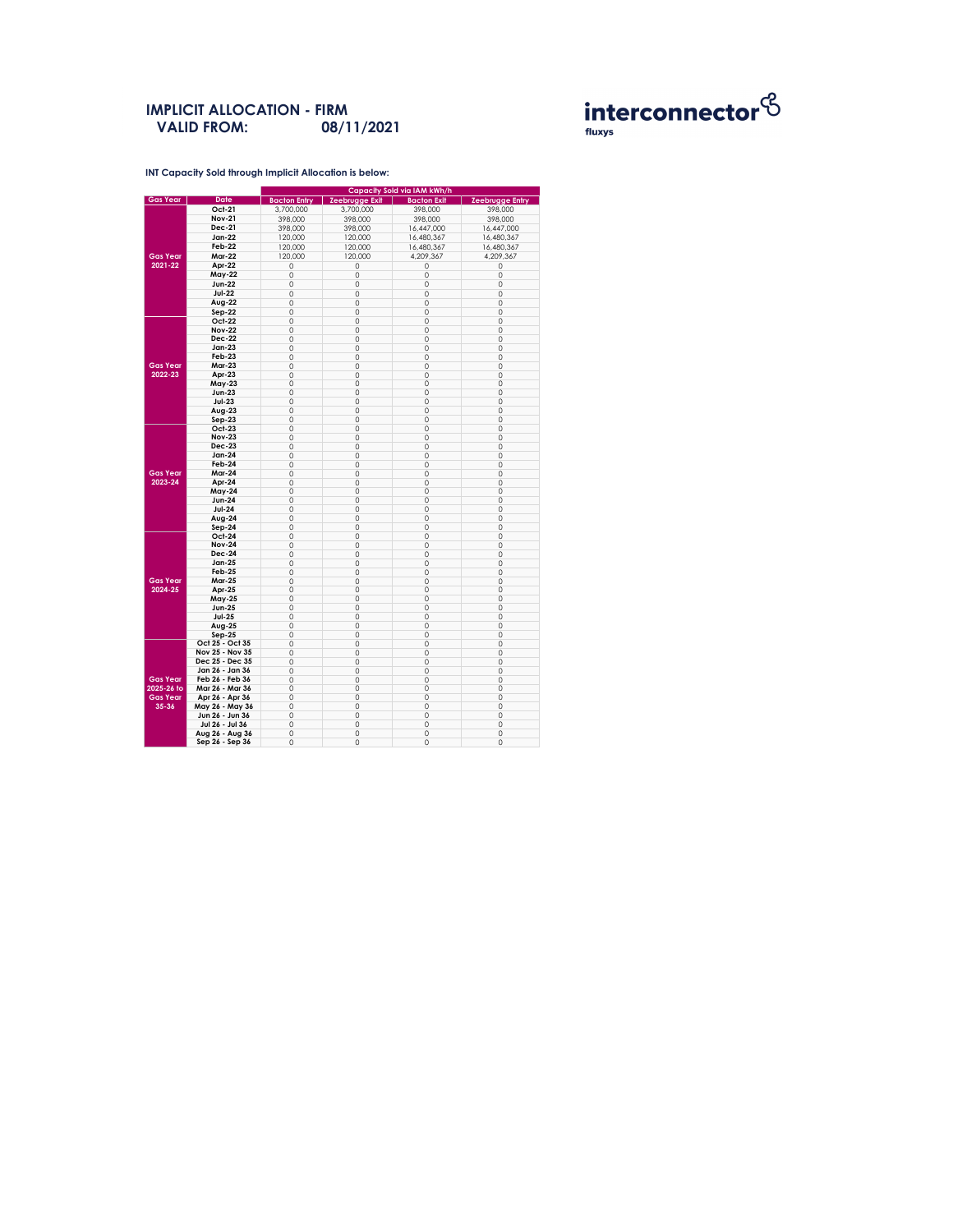# **IMPLICIT ALLOCATION - FIRM WITHIN MONTH VALID FROM: 08/11/2021**



**IUK Capacity Sold through Implicit Allocation is below:** 

|                     |                          | Capacity Sold via IAM <u>kWh/h</u> |                       |                    |                        |  |
|---------------------|--------------------------|------------------------------------|-----------------------|--------------------|------------------------|--|
| <b>Product Type</b> | <b>Capacity Duration</b> | <b>Bacton Entry</b>                | <b>Zeebrugge Exit</b> | <b>Bacton Exit</b> | <b>Zeebrugge Entry</b> |  |
| Weekend             | $ 02/10 - 03/10/2021 $   | 7,180,362                          | 7,180,362             |                    |                        |  |
| Weekend             | 02/10 - 03/10/2021       | 580,000                            | 580,000               |                    |                        |  |
| Weekend             | 02/10 - 03/10/2021       | 6,766,757                          | 6,766,757             |                    |                        |  |
| Weekend             | 09/10 - 10/10/2021       | 5,000,000                          | 5,000,000             |                    |                        |  |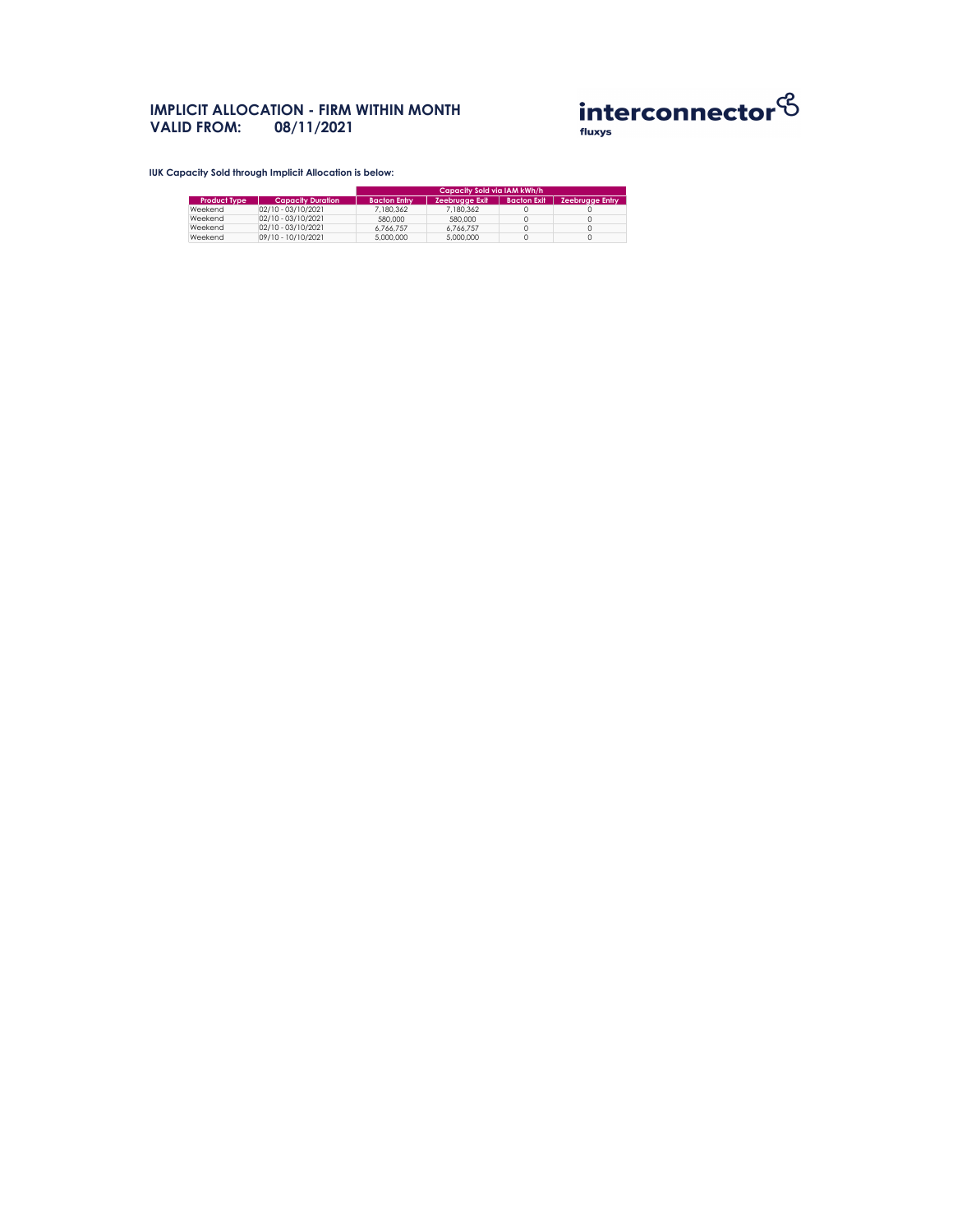## **IMPLICIT ALLOCATION - CONDITIONAL FIRM VALID FROM: 08/11/2021**



|                            |                                   |                                   | Maximum kWh per Hour             |                     |                    |                        |  |
|----------------------------|-----------------------------------|-----------------------------------|----------------------------------|---------------------|--------------------|------------------------|--|
| <b>Gas Year</b>            | <b>Start Date</b>                 | <b>End Date</b>                   | <b>Bacton Entry</b>              | Zeebrugge Exit      | <b>Bacton Exit</b> | <b>Zeebrugge Entry</b> |  |
|                            | 01/10/2021                        | 01/11/2021                        | 0                                | 0                   | 0                  |                        |  |
|                            | 01/11/2021                        | 01/12/2021                        | $\overline{O}$                   | $\overline{O}$      | 0                  | 0                      |  |
|                            | 01/12/2021                        | 01/01/2022                        | 0                                | 0                   | 6,532,351          | 6,532,351              |  |
|                            | 01/01/2022                        | 01/02/2022                        | $\overline{0}$                   | $\overline{0}$      | 6,199,351          | 6,199,351              |  |
|                            | 01/02/2022                        | 01/03/2022                        | $\overline{O}$                   | $\overline{O}$      | 6,311,351          | 6,311,351              |  |
| <b>Gas Year 2021</b>       | 01/03/2022                        | 01/04/2022                        | $\overline{0}$                   | $\overline{0}$      |                    | 0                      |  |
|                            |                                   |                                   |                                  |                     | 0                  |                        |  |
| 22                         | 01/04/2022                        | 01/05/2022                        | $\overline{0}$                   | $\overline{0}$      | 0                  | 0                      |  |
|                            | 01/05/2022                        | 01/06/2022                        | $\overline{O}$                   | $\overline{O}$      | 0                  | 0                      |  |
|                            | 01/06/2022                        | 01/07/2022                        | 0                                | 0                   | 0                  | 0                      |  |
|                            | 01/07/2022                        | 01/08/2022                        | $\overline{O}$                   | $\overline{0}$      | 0                  | 0                      |  |
|                            | 01/08/2022                        | 01/09/2022                        | $\overline{O}$                   | $\overline{O}$      | 0                  | 0                      |  |
|                            | 01/09/2022                        | 01/10/2022                        | $\overline{0}$                   | 0                   | 0                  | 0                      |  |
|                            | 01/10/2022                        | 01/11/2022                        | $\overline{0}$                   | 0                   | 0                  | 0                      |  |
|                            | 01/11/2022                        | 01/12/2022                        | $\overline{0}$                   | $\overline{0}$      | 0                  | 0                      |  |
|                            | 01/12/2022                        | 01/01/2023                        | 0                                | $\overline{O}$      | 0                  | 0                      |  |
|                            | 01/01/2023                        | 01/02/2023                        | $\overline{O}$                   | 0                   | 0                  | 0                      |  |
|                            | 01/02/2023                        | 01/03/2023                        | 0                                | 0                   | 0                  | 0                      |  |
| Gas Year 2022.             | 01/03/2023                        | 01/04/2023                        | $\overline{0}$                   | $\overline{0}$      | 0                  | 0                      |  |
| 23                         | 01/04/2023                        | 01/05/2023                        | $\overline{0}$                   | $\overline{O}$      | 0                  | 0                      |  |
|                            | 01/05/2023                        | 01/06/2023                        | $\overline{O}$                   | $\overline{O}$      | 0                  | 0                      |  |
|                            | 01/06/2023                        | 01/07/2023                        | $\overline{0}$                   | 0                   | 0                  | 0                      |  |
|                            | 01/07/2023                        | 01/08/2023                        | $\overline{0}$                   | $\overline{0}$      | 0                  | 0                      |  |
|                            | 01/08/2023                        | 01/09/2023                        | $\overline{0}$                   | $\overline{0}$      | 0                  | 0                      |  |
|                            |                                   |                                   |                                  |                     |                    |                        |  |
|                            | 01/09/2023                        | 01/10/2023                        | $\overline{O}$<br>$\overline{O}$ | $\overline{O}$<br>0 | 0<br>0             | 0                      |  |
|                            | 01/10/2023                        | 01/11/2023                        |                                  |                     |                    | 0                      |  |
|                            | 01/11/2023                        | 01/12/2023                        | $\overline{0}$                   | $\overline{0}$      | 0                  | 0                      |  |
|                            | 01/12/2023                        | 01/01/2024                        | $\overline{0}$                   | $\overline{0}$      | 0                  | 0                      |  |
|                            | 01/01/2024                        | 01/02/2024                        | 0                                | $\overline{O}$      | 0                  | 0                      |  |
|                            | 01/02/2024                        | 01/03/2024                        | $\overline{O}$                   | $\overline{O}$      | 0                  | 0                      |  |
| Gas Year 2023              | 01/03/2024                        | 01/04/2024                        | 0                                | 0                   | 0                  | 0                      |  |
| 24                         | 01/04/2024                        | 01/05/2024                        | $\overline{0}$                   | $\overline{0}$      | 0                  | 0                      |  |
|                            | 01/05/2024                        | 01/06/2024                        | 0                                | 0                   | 0                  | 0                      |  |
|                            | 01/06/2024                        | 01/07/2024                        | $\overline{0}$                   | $\overline{O}$      | 0                  | 0                      |  |
|                            | 01/07/2024                        | 01/08/2024                        | 0                                | 0                   | 0                  | 0                      |  |
|                            | 01/08/2024                        | 01/09/2024                        | 0                                | 0                   | 0                  | 0                      |  |
|                            | 01/09/2024                        | 01/10/2024                        | 0                                | 0                   | 0                  | 0                      |  |
|                            | 01/10/2024                        | 01/11/2024                        | $\overline{O}$                   | $\overline{O}$      | 0                  | 0                      |  |
|                            | 01/11/2024                        | 01/12/2024                        | 0                                | 0                   | 0                  | 0                      |  |
|                            | 01/12/2024                        | 01/01/2025                        | 0                                | $\overline{0}$      | 0                  | 0                      |  |
|                            | 01/01/2025                        | 01/02/2025                        | $\overline{O}$                   | 0                   | 0                  | 0                      |  |
|                            | 01/02/2025                        | 01/03/2025                        | 0                                | 0                   | 0                  | 0                      |  |
| Gas Year 2024              | 01/03/2025                        | 01/04/2025                        | 0                                | 0                   | 0                  | 0                      |  |
| 25                         | 01/04/2025                        | 01/05/2025                        | 0                                | 0                   | 0                  | 0                      |  |
|                            | 01/05/2025                        | 01/06/2025                        | 0                                | $\overline{0}$      | 0                  | 0                      |  |
|                            | 01/06/2025                        | 01/07/2025                        | 0                                | 0                   | 0                  | 0                      |  |
|                            | 01/07/2025                        | 01/08/2025                        | 0                                | 0                   | 0                  | 0                      |  |
|                            | 01/08/2025                        | 01/09/2025                        | 0                                | 0                   | 0                  | 0                      |  |
|                            | 01/09/2025                        | 01/10/2025                        | $\overline{0}$                   | $\mathbf 0$         | 0                  | 0                      |  |
|                            |                                   | Oct 25 - Oct 34 Nov 25 - Nov 34   | 0                                | $\mathbf 0$         | 0                  | 0                      |  |
|                            |                                   | Nov 25 - Nov 34 Dec 25 - Dec 34   | 0                                | $\overline{O}$      | 0                  | 0                      |  |
|                            | Dec 25 - Dec 34   Jan 26 - Jan 35 |                                   | 0                                | 0                   | 0                  | 0                      |  |
|                            | Jan 26 - Jan 35                   | Feb 26 - Feb 35                   | $\overline{0}$                   | $\overline{0}$      | 0                  | 0                      |  |
| Gas Year 2025<br>26 to Gas | Feb 26 - Feb 35                   | Mar 26 - Mar 35                   | 0                                | $\overline{0}$      | 0                  | 0                      |  |
|                            | Mar 26 - Mar 35                   | Apr 26 - Apr 35                   | $\overline{O}$                   | $\overline{O}$      | 0                  | 0                      |  |
|                            | Apr 26 - Apr 35                   | May 26 - May 35                   | $\overline{O}$                   | 0                   | 0                  | 0                      |  |
| <b>Year 34-35</b>          | May 26 - May 35 Jun 26 - Jun 35   |                                   | 0                                | 0                   | 0                  | 0                      |  |
|                            | Jun 26 - Jun 35                   | Jul 26 - Jul 35                   | $\overline{0}$                   | $\mathbf 0$         | 0                  | 0                      |  |
|                            | Jul 26 - Jul 35                   |                                   | $\overline{O}$                   | $\overline{O}$      | 0                  | 0                      |  |
|                            |                                   | Aug 26 - Aug 35                   | 0                                | $\mathbf 0$         | 0                  |                        |  |
|                            | Aug 26 - Aug 35   Sep 26 - Sep 35 |                                   |                                  |                     |                    | 0                      |  |
|                            |                                   | Sep 26 - Sep 35   Oct 26 - Oct 35 | 0                                | $\overline{O}$      | 0                  | 0                      |  |

INT will offer Conditional Firm capacity only where an Implicit Allocation Partner has marketed all the Firm capacity allocated towards them on a given day. The maximum available volumes are as below: